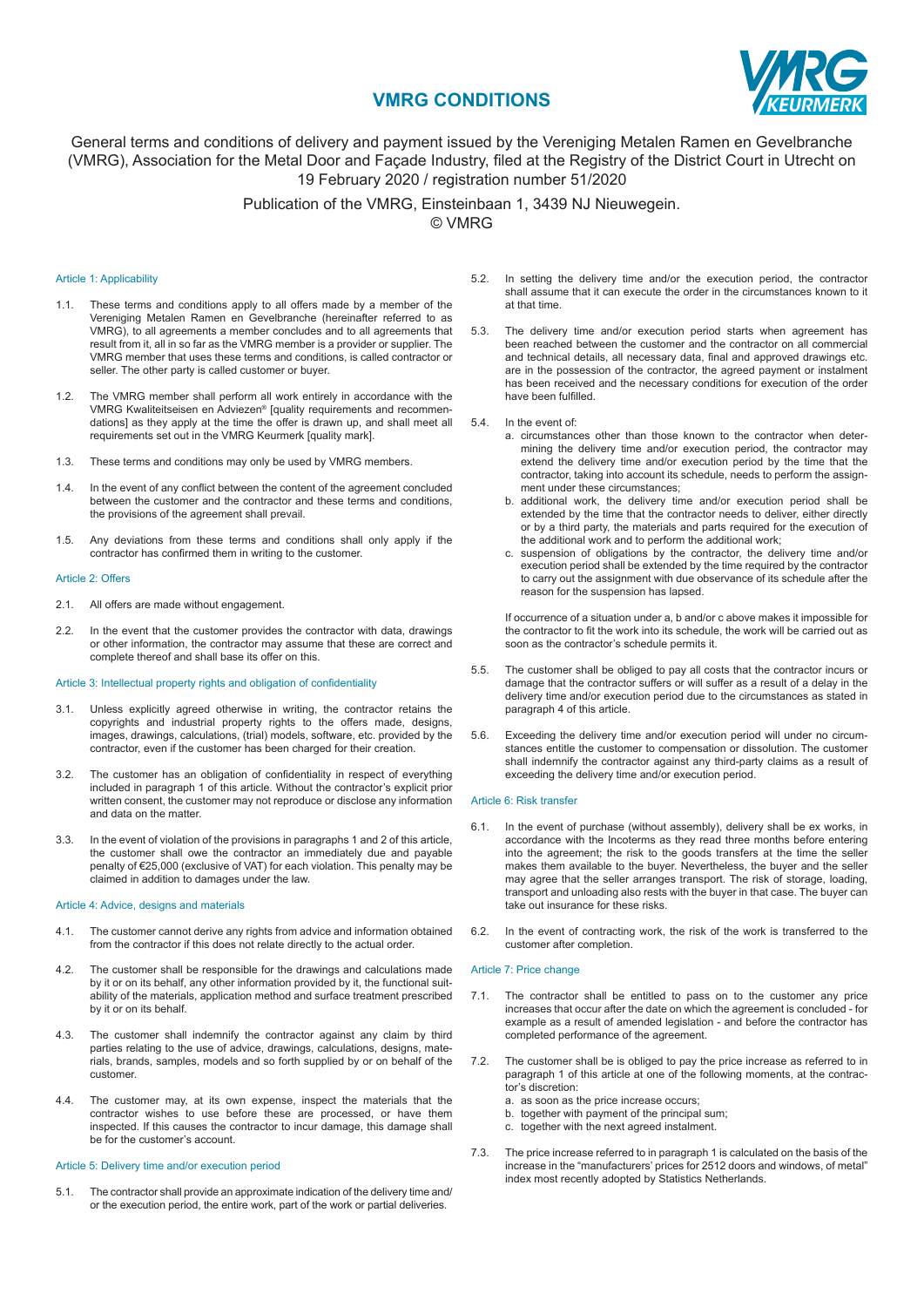

# Article 8: Force majeure

- 8.1. The contractor has the right to suspend fulfilment of its obligations if, due to force majeure, it is temporarily prevented from fulfilling its contractual obligations towards the customer.
- 8.2. Force majeure is understood to mean, among other things, the fact that suppliers and subcontractors of the contractor or carriers engaged by the contractor or other parties on which the contractor depends do not or not timely fulfil their obligations due to earthquakes, natural disasters, war, terrorism, cyber crime, disruption of the digital infrastructure, fire, power outages, weather conditions, loss, theft or missing tools or materials or information, road blocks, strikes or work interruptions and import or trade restrictions.
- 8.3. The contractor shall no longer be authorised to suspend if the temporary impossibility to fulfil has lasted more than six months. The customer and the contractor can terminate the agreement with immediate effect after the expiry of this period, but only for that part of the obligations that has not been fulfilled yet.
- 8.4. If there is force majeure and compliance is or becomes permanently impossible, both parties shall be entitled to terminate the agreement with immediate effect for that part of the obligations that has not been fulfilled yet.
- 8.5. The parties are not entitled to compensation for the damage suffered or to be suffered as a result of the force majeure, the suspension or the termination within the meaning of this article.

# Article 9: Scope of the work

- 9.1. The contractor shall ensure that the private and public law permits, including all licences, exemptions and other decisions that are necessary in order to carry out the work, are obtained in good time.
- 9.2. The work does not include the costs of the following:
	- a. groundwork, pile-driving, wrecking, concrete work, foundation work, bricklaying, carpentry, tiling, plasterwork, painting, wallpapering, scaffolding, repair or other building work and work on central heating, etc; b. gas, water, electricity or other infrastructure facilities;
	- c. work to prevent or limit damage to, in or in respect of goods present at the
	- work; d. removal of materials, building materials or waste;
	- e. vertical transport on the construction site.
	-
- 9.3. Nor does the price include the delivery and installation of any means of attachment, such as anchor rails, screw caps, adjusting laths and other provisions required for mounting purposes.

# Article 10: Changes in the work

- 10.1. Changes in the work may result in contract variations if:
	- a. it concerns a change in the design or the specifications;
	- b. the information provided by the customer does not correspond with reality;
	- c. the tolerances measured in the work do not comply with the agreed specifications.
- 10.2. Contract extras shall be calculated on the basis of the value of the price-determining factors that apply at the time the additional work is performed. Contract reductions shall be settled on the basis of the value of the price-determining factors that applied at the time of conclusion of the agreement.
- 10.3. The customer shall be obliged to pay the price increase as referred to in paragraph 1 of this article at one of the following moments, at the contractor's discretion:
	- a. at the time the additional work occurs;
	- b. together with payment of the principal sum;
	- c. together with the next agreed instalment.
- 10.4. If the sum of the contract reductions exceeds that of the contract extras, the contractor may charge the client 10% of the difference in the final settlement. This provision does not apply to contract reductions that result from a request by the contractor.

# Article 11: Execution of the work

- 11.1. The customer shall ensure that:
	- a. in accordance with the requirements of national and any international legislation and regulations regarding working conditions at the start of the work, all necessary safety provisions - including but not limited to, safety nets, edge guards, anchorage points, fencing of underlying sites or work floors - have been taken and are maintained during he work. This ensures safe and healthy working conditions for the fitters;
	- b. the fitters are given the opportunity to start work immediately upon arrival on the construction site;
	- c. the work can be performed during normal working hours;
- d. the access roads to the construction site or the delivery location are accessible to the contractor's vehicles;
- e. the designated construction site is suitable for assembly and, in the contractor's opinion, there is sufficient room for storage on the site and within any fencing:
- f. there is a suitable, passable road around the relevant building or property that is accessible to mobile cranes, as well as a levelled strip of land with a minimum width of 5 metres;
- g. there are sufficient water, lighting and electrical connections with sufficient power within a 50-m radius of the work site. The mains connection should be 230/380 V and of sufficient load;
- h. pure and clearly visible modular and level dimensions are indicated in a sufficient number of locations in the building;
- i. there are sufficient appropriate accommodations or facilities such as sanitary facilities available on the construction site for the contractor's personnel and any other installation personnel employed by the contractor, all to the contractor's satisfaction and in accordance with the Working Conditions Act.
- 11.2. In the event of circumstances that impede work, the contractor's delivery time and/or execution period shall be extended by a period equal to the delay in question.
	- a. Work-impeding circumstances are understood to include: All circumstances, including inclement weather (such as precipitation, wind and frost), resulting in an unsafe work situation that does not meet the requirements of the VMRG V&G-plan Gevelbouw or prevents work being completed in accordance with the VMRG Kwaliteitseisen en Adviezen®. Days on which work-impeding circumstances arise shall be regarded by the contractor as days on which no work can be performed.
	- b. Days on which no work can be performed are understood to mean: working days and half working days on which, due to circumstances beyond the contractor's control, no work can be performed by the majority of staff or machines for at least five and two hours, respectively.
- 11.3. The contractor does not accept any liability for facilities, resources, materials, auxiliary materials, machines, scaffolding, platforms, vehicles, lifts, ladders and the like that are made available by the customer. The customer guarantees that these provisions meet the (building) safety requirements prescribed by the government and shall indemnify the contractor against any claims from third parties with regard to damage as a result of the use of the aforementioned provisions.
- 11.4. The customer bears the risk and is liable for damage in connection with loss, theft, incineration and damage to property of the contractor, customer and third parties, such as tools, materials intended for the work or equipment used for the work, which are at the location where the work is being carried out or in another agreed location.
- 11.5. The customer is obliged to take out adequate insurance against the risks mentioned in paragraph 2 of this article. The client must also ensure that the work-related risk of the equipment to be used is insured. The customer must send the contractor, upon first request, a copy of the relevant insurance policy or policies and proof of payment of the premium. The customer shall be obliged to immediately report any damage that occurs to its insurer for further treatment and settlement.
- 11.6. If the customer fails to meet its obligations as described in the previous paragraphs and this causes a delay in the execution of the work, the work will be carried out as soon as the customer meets all its obligations and the contractor's schedule permits it. The customer shall be liable for all damage resulting from the delay for the contractor.

# Article 12: Completion of the work

- 12.1. In this article, completion means the complete or partial delivery of the work to the customer or the principal by the contractor in accordance with paragraph 2 of this article, all in accordance with what has been agreed between the customer and the contractor.
- 12.2. The work, or, in accordance with the specifications, part of the work, shall be deemed to have been completed when:
	- a. the customer has approved the work in whole or the part of the work in question;
	- b. the work has been used by the customer;
	- c. the contractor gives written notice to the customer that the work has been completed and the customer does not indicate in writing within fourteen days of the notice whether or not the work has been approved;
	- d. the customer does not approve the work on account of minor defects or missing parts that can be remedied or supplied within thirty days and do not impede use of the work.
- 12.3. If the customer does not approve the work, or a part or parts thereof, it shall be obliged to give written notice of this to the contractor, specifying the reasons, within the said period as stated in article 12, paragraph 2, under c.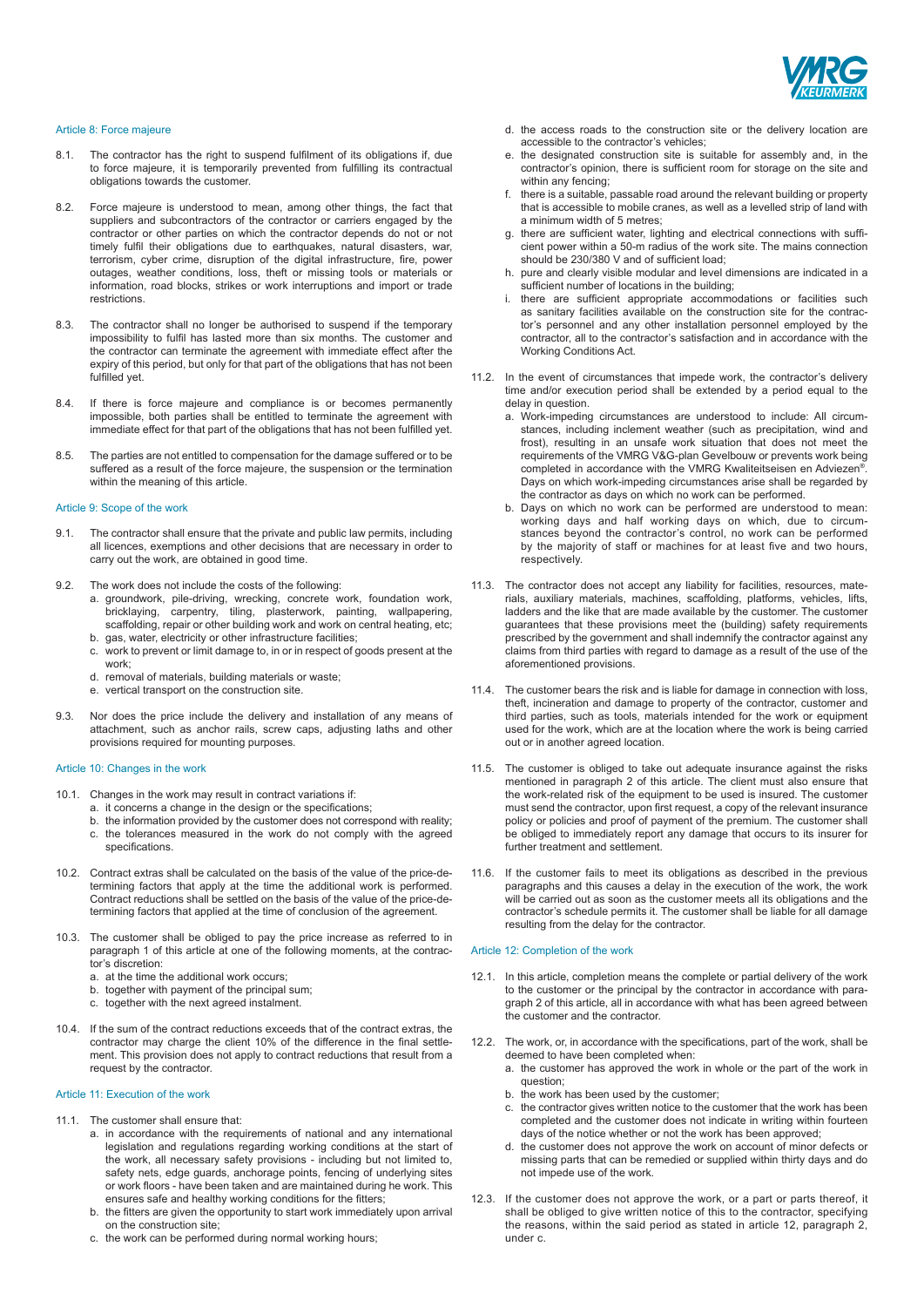

12.4. If the customer does not approve the work, or a part or parts thereof, with good reason, it shall give the contractor the opportunity to complete the work anew. The provisions of this article shall then apply once again.

### Article 13: Liability

- 13.1. In the event of an attributable shortcoming, the contractor shall still be required to fulfil its contractual obligations.
- 13.2. The contractor's obligation to compensate damage on any basis whatsoever is limited to that damage against which the contractor is insured on the basis of insurance taken out by in or on its behalf. However, the scope of this obligation shall never be greater than the amount that is paid out under this insurance in the case in question.
- 13.3. If, for whatever reason, the contractor is not entitled to invoke the provisions of paragraph 2 of this article, its obligation to compensate damage is limited to a maximum of 15% of the total contract sum (exclusive of VAT). If the agreement consists of parts or partial deliveries, the obligation to pay compensation shall be limited to a maximum of 15% (exclusive of VAT) of the order sum for that part or that partial delivery.
- 13.4. The following do not qualify for compensation:
	- a. consequential damage and loss. Consequential damage and loss include business interruption loss, lost profit, transport costs, and travel and accommodation expenses. If possible, the customer can take out insurance against such damage and loss;
	- b. damage to goods in custody. Damage to goods in custody is understood to mean damage to goods which are being worked on or to goods which are in the vicinity of the place where the work is being carried out. If desired the customer can take out insurance against such damage and loss;
	- c. damage caused by intent or deliberate recklessness of auxiliary persons or non-managerial subordinates of the contractor.

#### Article 14: Guarantee

- 14.1. Unless otherwise agreed in writing, the contractor guarantees the performance for a period of five years after delivery/completion. If a different guarantee period has been agreed, the other paragraphs of this article also apply.
- 14.2. Contrary to the five-year period stipulated in paragraph 1, ventilation grilles and door and window furniture shall be guaranteed for a period of one year.
- 14.3. If the contractor uses any third-party materials or services in the performance of the work, the contractor's warranty to the customer shall under no circumstances extend beyond the warranty given to the contractor by these third parties.
- 14.4. If the agreed performance consists of contracting work, the contractor guarantees the soundness of the delivered construction and the materials used for the period referred to in paragraph 1, provided that it was free to choose it. If it appears that the supplied construction or the materials used are not sound, the contractor shall, at its discretion, repair or replace them.
- 14.5. If the agreed performance consists solely in the delivery of goods, the contractor shall warrant the soundness of the goods delivered during the period referred to in paragraph 1 or paragraph 2.

If it transpires that the delivery has not been sound, the customer must return the goods to the contractor free of charge and within a reasonable term. Thereafter the contractor shall choose whether:

- to repair the object;
- to replace the object;
- to credit the customer for a proportionate part of the invoice.

The contractor determines the method and time of execution. The customer shall bear any travel, accommodation, shipping and/or transport expenses. as well as the costs of assembly and disassembly. If the agreed performance included the processing of material supplied by the customer, the customer will have to supply new material at its own expense and risk.

14.6. If the costs of replacement or repair are to be borne by the contractor, the part to be paid by the contractor will be limited to that part of the invoice amount (exclusive of VAT) that pertains to the manufacturing and installation costs of the part that is to be repaired or replaced.

Unless agreed otherwise, the value of the manufacturing and installation costs of the parts shall be calculated as a percentage of the contract sum as follows:

| a. sections and sheet-metalwork | 30% |
|---------------------------------|-----|
| b. surface treatment            | 10% |
| c. sealing                      | 5%  |
| d. glass and panels             | 20% |
|                                 |     |

e. door and window furniture, etc. 10%

The costs of installation shall be invoiced at a fixed rate of 10% of the invoice amount. In other words, the above invoice amount percentages shall be decreased by 10% each.

- 14.7. The customer must at all times give the contractor the opportunity to repair any defect or replace any defective part. The customer shall allow the contractor to use any available electrical connections, hoisting, lifting and transport equipment, scaffolding, window-cleaning systems, etc., free of charge.
- 14.8. The warranty shall not take effect until the customer has met all its obligations towards the contractor. Any postponement of the effective date of the warranty shall not change the end date of the warranty.
- 14.9. The warranty period shall not be extended or renewed by any redelivery, replacement or repair.
- 14.10. No warranty is given for defects that are a result of:
	- a. weathering and/or normal wear and tear; b. injudicious or abnormal use;
	- c. failure to perform maintenance or cleaning in accordance with the requirements of the VMRG Kwaliteitseisen en Adviezen® applicable three months before conclusion of the agreement;
	- d. installation, assembly, modification, repair or additions by the customer or third parties;
	- e. minor finishing defects that do not affect quality;
	- f. ny damage resulting from changes in the form of architectural constructions, improperly performed construction, repair, cleaning or other work or use of materials that are not suited for the purpose;
	- g. any damage resulting from any unforeseen, temporary or permanent, detrimental environmental impact;
	- h. goods, materials, working methods or constructions that do not comply with the regulations, requirements and recommendations provided in the VMRG Kwaliteitseisen en Adviezen®, in so far as they have been applied on the customer's express instructions;
	- i. defects in or unsuitability of goods originating from or prescribed by the customer or defects in or unsuitability of materials or resources used by the customer;
	- filiform corrosion;
	- k. colour differences and/or loss of gloss in accordance with the relevant requirements of the provisions of the VMRG Kwaliteitseisen en Adviezen® applicable three months before conclusion of the agreement;
	- l. any defects that could have been detected upon delivery/completion; m. any damage and/or defects arising during or after delivery/completion due to external influences;
	- n. sunblinds, window-cleaning systems, ladders, etc.;
	- o. (thermal) glass breakage or the use of (mirror) wired glass;
	- p. damage resulting from a thermal load exceeding 70˚C;
	- q. sealing, except with regard to waterproofness.
- 14.11. The provisions of paragraphs 3 to 10 of this article apply accordingly to any claims from the customer on the grounds of breach of contract, nonconformity or any other basis.
- 14.12. The customer cannot transfer the rights under this article.

# Article 15: Customer's obligation

- 15.1. The customer may no longer invoke an instance of non-performance if it does not lodge a written claim about this with the contractor within fourteen days of the date on which it discovers the defect or could reasonably be expected to discover it.
- 15.2. The customer must have submitted complaints about the amount of the invoice to the contractor in writing within the payment period, on penalty of forfeiting all rights. If the payment period is longer than thirty days, the customer must have submitted a written complaint within thirty days after the invoice date.

### Article 16: Obligations not fulfilled by the customer

- 16.1. If the contractor is willing and able to fulfil its obligations under the agreement, but fulfilment is prevented by a cause that falls within the customer's control and that can be attributed to the customer - which explicitly includes the customer's failure to meet the schedule of the (sub) project agreed by the customer with the contractor - the customer shall be liable for the costs incurred by the contractor, loss of interest and damage suffered.
- 16.2. The customer is obliged to purchase the goods that are the subject of the agreement after the delivery time and/or execution period.
- 16.3. The customer must provide all cooperation that can reasonably be expected of it in order to enable the contractor to deliver.
- 16.4. Goods that have not been taken delivery of shall be stored for the account and risk of the customer.